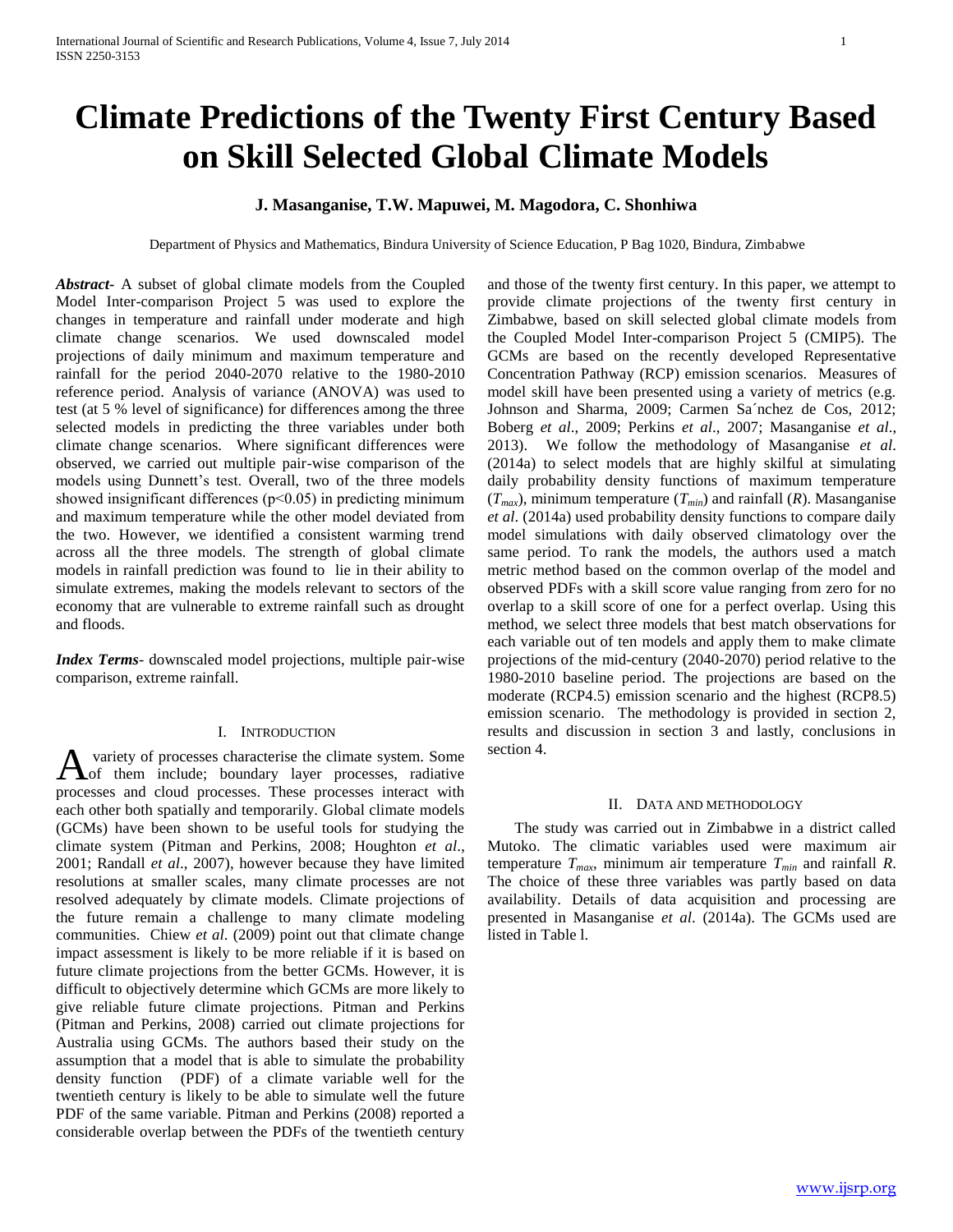ISSN 2250-3153

2

|  |  | Table 1 A list of the 10 coupled global climate models from which 3 models were selected. |
|--|--|-------------------------------------------------------------------------------------------|
|  |  |                                                                                           |

| Model name<br>Modeling centre(or group)<br>Resolution (degrees)<br>latitude x longitude<br>2.810 x 2.810<br>Beijing Normal University Earth<br>College of Global Change and Earth System<br>System model (BNU-ESM)<br>Science, Beijing Normal University, China<br>Canadian Earth System Model<br>Canadian Centre for Climate Modelling and<br>2.810 x 2.810<br>version 2 (CanESM2)<br>Analysis, Canada<br>Centre National de Recherche<br>CNRM/Centre Europeen de Recherche et<br>$1.410 \times 1.410$<br>Formation Avancees en Calcul Scientifique,<br>Météorologiques Climate Model<br>version 5 (CNRM-CM5)<br>France Calcul Scientifique, France<br>State Key Laboratory of Numerical Modeling<br>Flexible<br>Global<br>Ocean-<br>$1.670 \times 2.810$<br>for Atmospheric Sciences and Geophysical<br>Atmosphere-Land<br>System<br>Modelspectral<br>Fluid Dynamics, Institute of Atmospheric<br>version<br>$\overline{2}$<br>Physics, Chinese Academy of Sciences, China<br>(FGOALS-s2)<br>Geophysical Fluid<br><b>NOAA</b><br>Geophysical<br>Dynamics<br>Fluid<br>Dynamics<br>$2.000 \times 2.500$<br>Laboratory Earth System Model<br>Laboratory<br>(GFDL-ESM2G)<br>Geophysical Fluid<br>Fluid<br>Dynamics<br><b>NOAA</b><br>Geophysical<br>Dynamics<br>$2.000 \times 2.500$<br>Laboratory Earth System Model<br>Laboratory<br>(GFDL-ESM2M)<br>Model<br>for<br>Interdisciplinary<br>The University of Tokyo, National Institute for<br>1.417 x 1.406<br>Environmental Studies and Japan Agency for<br>Climate-Earth<br>Research<br>$_{\rm on}$<br>System, version 5 (MIROC5)<br>Marine-Earth Science and Technology<br>Atmospheric Chemistry Coupled<br>Japan Agency for Marine-Earth Science and<br>2.857 x 2.813<br>of<br>Technology, The University of Tokyo and<br>for<br>Version<br>Model |                                     |                                              |  |
|------------------------------------------------------------------------------------------------------------------------------------------------------------------------------------------------------------------------------------------------------------------------------------------------------------------------------------------------------------------------------------------------------------------------------------------------------------------------------------------------------------------------------------------------------------------------------------------------------------------------------------------------------------------------------------------------------------------------------------------------------------------------------------------------------------------------------------------------------------------------------------------------------------------------------------------------------------------------------------------------------------------------------------------------------------------------------------------------------------------------------------------------------------------------------------------------------------------------------------------------------------------------------------------------------------------------------------------------------------------------------------------------------------------------------------------------------------------------------------------------------------------------------------------------------------------------------------------------------------------------------------------------------------------------------------------------------------------------------------------------------------------------------------------------------|-------------------------------------|----------------------------------------------|--|
|                                                                                                                                                                                                                                                                                                                                                                                                                                                                                                                                                                                                                                                                                                                                                                                                                                                                                                                                                                                                                                                                                                                                                                                                                                                                                                                                                                                                                                                                                                                                                                                                                                                                                                                                                                                                      |                                     |                                              |  |
|                                                                                                                                                                                                                                                                                                                                                                                                                                                                                                                                                                                                                                                                                                                                                                                                                                                                                                                                                                                                                                                                                                                                                                                                                                                                                                                                                                                                                                                                                                                                                                                                                                                                                                                                                                                                      |                                     |                                              |  |
|                                                                                                                                                                                                                                                                                                                                                                                                                                                                                                                                                                                                                                                                                                                                                                                                                                                                                                                                                                                                                                                                                                                                                                                                                                                                                                                                                                                                                                                                                                                                                                                                                                                                                                                                                                                                      |                                     |                                              |  |
|                                                                                                                                                                                                                                                                                                                                                                                                                                                                                                                                                                                                                                                                                                                                                                                                                                                                                                                                                                                                                                                                                                                                                                                                                                                                                                                                                                                                                                                                                                                                                                                                                                                                                                                                                                                                      |                                     |                                              |  |
|                                                                                                                                                                                                                                                                                                                                                                                                                                                                                                                                                                                                                                                                                                                                                                                                                                                                                                                                                                                                                                                                                                                                                                                                                                                                                                                                                                                                                                                                                                                                                                                                                                                                                                                                                                                                      |                                     |                                              |  |
|                                                                                                                                                                                                                                                                                                                                                                                                                                                                                                                                                                                                                                                                                                                                                                                                                                                                                                                                                                                                                                                                                                                                                                                                                                                                                                                                                                                                                                                                                                                                                                                                                                                                                                                                                                                                      |                                     |                                              |  |
|                                                                                                                                                                                                                                                                                                                                                                                                                                                                                                                                                                                                                                                                                                                                                                                                                                                                                                                                                                                                                                                                                                                                                                                                                                                                                                                                                                                                                                                                                                                                                                                                                                                                                                                                                                                                      |                                     |                                              |  |
|                                                                                                                                                                                                                                                                                                                                                                                                                                                                                                                                                                                                                                                                                                                                                                                                                                                                                                                                                                                                                                                                                                                                                                                                                                                                                                                                                                                                                                                                                                                                                                                                                                                                                                                                                                                                      |                                     |                                              |  |
|                                                                                                                                                                                                                                                                                                                                                                                                                                                                                                                                                                                                                                                                                                                                                                                                                                                                                                                                                                                                                                                                                                                                                                                                                                                                                                                                                                                                                                                                                                                                                                                                                                                                                                                                                                                                      |                                     |                                              |  |
|                                                                                                                                                                                                                                                                                                                                                                                                                                                                                                                                                                                                                                                                                                                                                                                                                                                                                                                                                                                                                                                                                                                                                                                                                                                                                                                                                                                                                                                                                                                                                                                                                                                                                                                                                                                                      |                                     |                                              |  |
|                                                                                                                                                                                                                                                                                                                                                                                                                                                                                                                                                                                                                                                                                                                                                                                                                                                                                                                                                                                                                                                                                                                                                                                                                                                                                                                                                                                                                                                                                                                                                                                                                                                                                                                                                                                                      |                                     |                                              |  |
|                                                                                                                                                                                                                                                                                                                                                                                                                                                                                                                                                                                                                                                                                                                                                                                                                                                                                                                                                                                                                                                                                                                                                                                                                                                                                                                                                                                                                                                                                                                                                                                                                                                                                                                                                                                                      |                                     |                                              |  |
|                                                                                                                                                                                                                                                                                                                                                                                                                                                                                                                                                                                                                                                                                                                                                                                                                                                                                                                                                                                                                                                                                                                                                                                                                                                                                                                                                                                                                                                                                                                                                                                                                                                                                                                                                                                                      |                                     |                                              |  |
|                                                                                                                                                                                                                                                                                                                                                                                                                                                                                                                                                                                                                                                                                                                                                                                                                                                                                                                                                                                                                                                                                                                                                                                                                                                                                                                                                                                                                                                                                                                                                                                                                                                                                                                                                                                                      |                                     |                                              |  |
|                                                                                                                                                                                                                                                                                                                                                                                                                                                                                                                                                                                                                                                                                                                                                                                                                                                                                                                                                                                                                                                                                                                                                                                                                                                                                                                                                                                                                                                                                                                                                                                                                                                                                                                                                                                                      |                                     |                                              |  |
|                                                                                                                                                                                                                                                                                                                                                                                                                                                                                                                                                                                                                                                                                                                                                                                                                                                                                                                                                                                                                                                                                                                                                                                                                                                                                                                                                                                                                                                                                                                                                                                                                                                                                                                                                                                                      |                                     |                                              |  |
|                                                                                                                                                                                                                                                                                                                                                                                                                                                                                                                                                                                                                                                                                                                                                                                                                                                                                                                                                                                                                                                                                                                                                                                                                                                                                                                                                                                                                                                                                                                                                                                                                                                                                                                                                                                                      |                                     |                                              |  |
|                                                                                                                                                                                                                                                                                                                                                                                                                                                                                                                                                                                                                                                                                                                                                                                                                                                                                                                                                                                                                                                                                                                                                                                                                                                                                                                                                                                                                                                                                                                                                                                                                                                                                                                                                                                                      |                                     |                                              |  |
|                                                                                                                                                                                                                                                                                                                                                                                                                                                                                                                                                                                                                                                                                                                                                                                                                                                                                                                                                                                                                                                                                                                                                                                                                                                                                                                                                                                                                                                                                                                                                                                                                                                                                                                                                                                                      |                                     |                                              |  |
|                                                                                                                                                                                                                                                                                                                                                                                                                                                                                                                                                                                                                                                                                                                                                                                                                                                                                                                                                                                                                                                                                                                                                                                                                                                                                                                                                                                                                                                                                                                                                                                                                                                                                                                                                                                                      |                                     |                                              |  |
|                                                                                                                                                                                                                                                                                                                                                                                                                                                                                                                                                                                                                                                                                                                                                                                                                                                                                                                                                                                                                                                                                                                                                                                                                                                                                                                                                                                                                                                                                                                                                                                                                                                                                                                                                                                                      |                                     |                                              |  |
|                                                                                                                                                                                                                                                                                                                                                                                                                                                                                                                                                                                                                                                                                                                                                                                                                                                                                                                                                                                                                                                                                                                                                                                                                                                                                                                                                                                                                                                                                                                                                                                                                                                                                                                                                                                                      |                                     |                                              |  |
|                                                                                                                                                                                                                                                                                                                                                                                                                                                                                                                                                                                                                                                                                                                                                                                                                                                                                                                                                                                                                                                                                                                                                                                                                                                                                                                                                                                                                                                                                                                                                                                                                                                                                                                                                                                                      |                                     |                                              |  |
|                                                                                                                                                                                                                                                                                                                                                                                                                                                                                                                                                                                                                                                                                                                                                                                                                                                                                                                                                                                                                                                                                                                                                                                                                                                                                                                                                                                                                                                                                                                                                                                                                                                                                                                                                                                                      |                                     |                                              |  |
|                                                                                                                                                                                                                                                                                                                                                                                                                                                                                                                                                                                                                                                                                                                                                                                                                                                                                                                                                                                                                                                                                                                                                                                                                                                                                                                                                                                                                                                                                                                                                                                                                                                                                                                                                                                                      |                                     |                                              |  |
|                                                                                                                                                                                                                                                                                                                                                                                                                                                                                                                                                                                                                                                                                                                                                                                                                                                                                                                                                                                                                                                                                                                                                                                                                                                                                                                                                                                                                                                                                                                                                                                                                                                                                                                                                                                                      | Interdisciplinary<br>Research<br>on | National Institute for Environmental Studies |  |
| Climate-Earth System (MIROC-                                                                                                                                                                                                                                                                                                                                                                                                                                                                                                                                                                                                                                                                                                                                                                                                                                                                                                                                                                                                                                                                                                                                                                                                                                                                                                                                                                                                                                                                                                                                                                                                                                                                                                                                                                         |                                     |                                              |  |
| ESM-CHEM)                                                                                                                                                                                                                                                                                                                                                                                                                                                                                                                                                                                                                                                                                                                                                                                                                                                                                                                                                                                                                                                                                                                                                                                                                                                                                                                                                                                                                                                                                                                                                                                                                                                                                                                                                                                            |                                     |                                              |  |
| Model<br>Interdisciplinary<br>Japan Agency for Marine–Earth Science and<br>2.857 x 2.813<br>for                                                                                                                                                                                                                                                                                                                                                                                                                                                                                                                                                                                                                                                                                                                                                                                                                                                                                                                                                                                                                                                                                                                                                                                                                                                                                                                                                                                                                                                                                                                                                                                                                                                                                                      |                                     |                                              |  |
| Research on Climate-Earth<br>Technology, The University of Tokyo and                                                                                                                                                                                                                                                                                                                                                                                                                                                                                                                                                                                                                                                                                                                                                                                                                                                                                                                                                                                                                                                                                                                                                                                                                                                                                                                                                                                                                                                                                                                                                                                                                                                                                                                                 |                                     |                                              |  |
| National Institute for Environmental Studies<br>System (MIROC-ESM)                                                                                                                                                                                                                                                                                                                                                                                                                                                                                                                                                                                                                                                                                                                                                                                                                                                                                                                                                                                                                                                                                                                                                                                                                                                                                                                                                                                                                                                                                                                                                                                                                                                                                                                                   |                                     |                                              |  |
| Meteorological Research Institute<br>Meteorological Research Institute, Japan<br>1.132 x 1.125                                                                                                                                                                                                                                                                                                                                                                                                                                                                                                                                                                                                                                                                                                                                                                                                                                                                                                                                                                                                                                                                                                                                                                                                                                                                                                                                                                                                                                                                                                                                                                                                                                                                                                       |                                     |                                              |  |
| General<br>Coupled<br>Circulation                                                                                                                                                                                                                                                                                                                                                                                                                                                                                                                                                                                                                                                                                                                                                                                                                                                                                                                                                                                                                                                                                                                                                                                                                                                                                                                                                                                                                                                                                                                                                                                                                                                                                                                                                                    |                                     |                                              |  |
| Model version 3 (MRI-CGCM3)                                                                                                                                                                                                                                                                                                                                                                                                                                                                                                                                                                                                                                                                                                                                                                                                                                                                                                                                                                                                                                                                                                                                                                                                                                                                                                                                                                                                                                                                                                                                                                                                                                                                                                                                                                          |                                     |                                              |  |

 Three models were selected from Table 1 using the match metric method described in Masanganise *et al*. (2014a). For temperature, these were models that were able to capture at least 97 % of the observed probability density function in their simulations. In the case of rainfall, the skill scores were low and we selected only those models that were able to capture at least 31 % of the observed probability density function. We then analysed climate projections for the period 2040-2070 relative to the 1980-2010 baseline based on the three global climate models selected from Table 1.

## **i. Temperature and rainfall projections**

 Using downscaled historical (1980-2010) daily data, we calculated monthly mean values for *Tmax*, *Tmin* and *R* for each climate change scenario. We also calculated monthly mean values for the same variables and scenarios using projections for the period 2040-2070. Anomalies were then calculated as the absolute difference (2040-2070) minus (1980-2010) for each model and variable to depict the magnitude of change.

**ii. Model convergence**

 Model convergence was assessed using probability density functions (PDFs) to establish the consistency in predictions from the 3 models. We calculated PDFs for each of the variables *Tmax*, *Tmin* and *R* using downscaled GCM projections for the period 2040-2070 under RCP4.5 and RCP8.5. The PDFs were constructed using the method described in Masanganise *et al*. (2014a). Analysis of variance (ANOVA) was used to test (at 5 % level of significance) for differences among the three selected models in predicting  $T_{max}$ ,  $T_{min}$  and  $R$ under both climate change scenarios. If the differences were observed to be significant under ANOVA, we proceeded to carry out multiple pairwise comparison of the models using Dunnett's test.

## III. RESULTS AND DISCUSSION

## **i. Projections of temperature**

 Monthly time series plots of temperature anomalies are shown in Figure 3.1 to Figure 3.4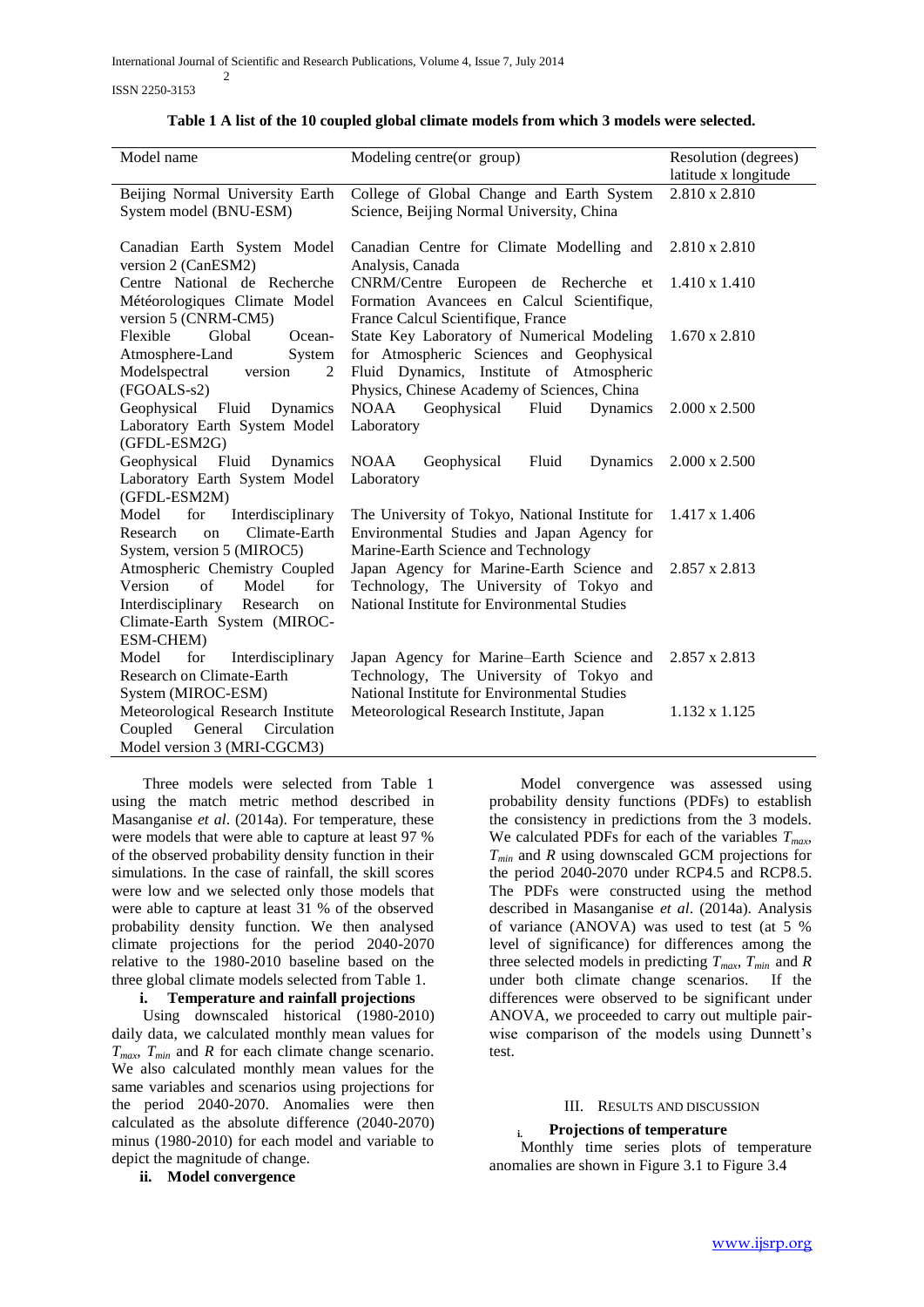

**Figure 3.1 Projections of mean monthly anomalies for** *Tmin* **for the period 2040-2070 under RCP4.5**



**Figure 3.2 Projections of mean monthly anomalies for** *Tmax* **for the period 2040-2070 under RCP4.5**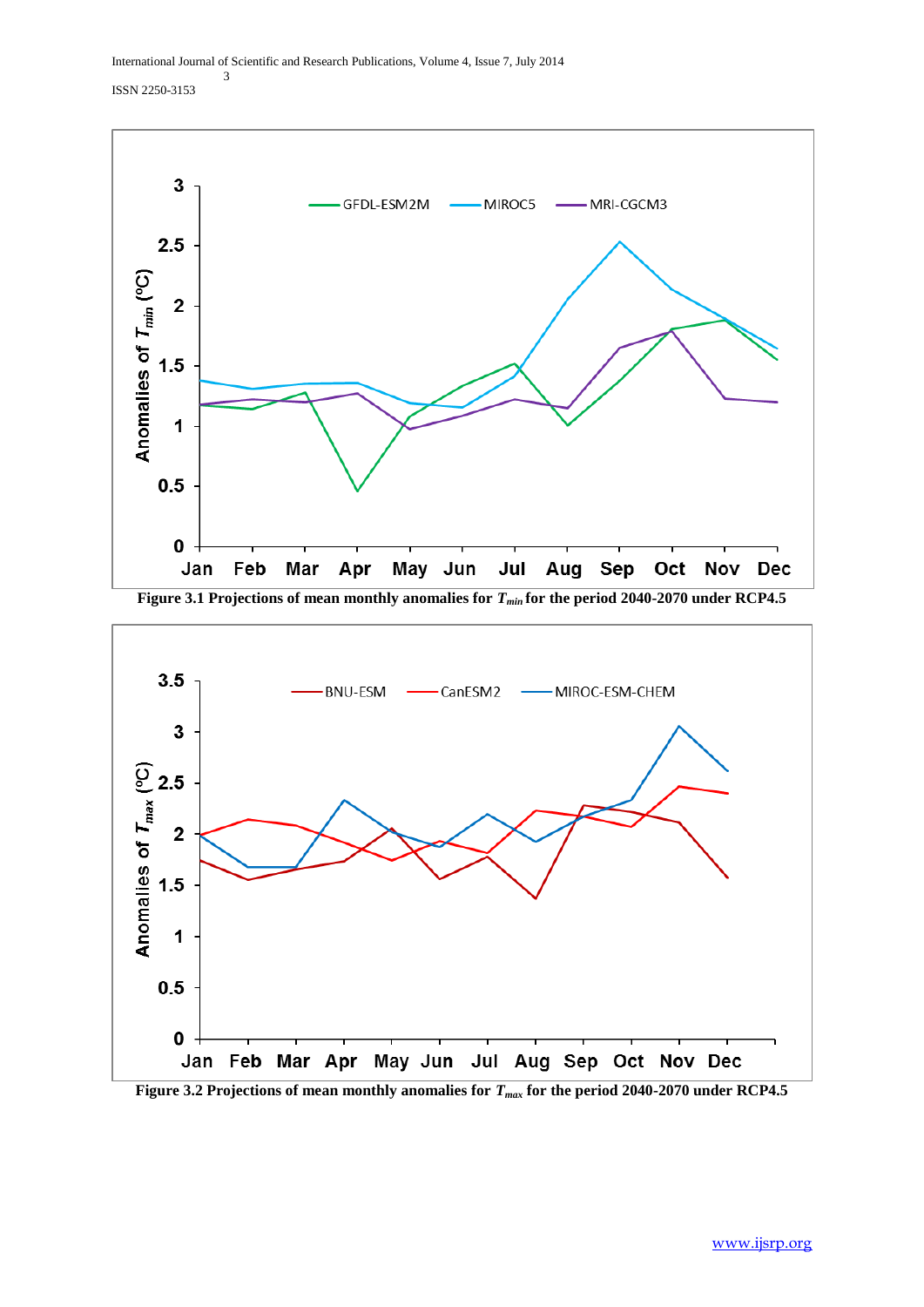ISSN 2250-3153

4



**Figure 3.4 Projections of mean monthly anomalies for** *Tmax* **for the period 2040-2070 under RCP8.5**

 The best three models selected for simulating *Tmin* under RCP4.5 were MRI-CGCM3, MIROC5 and GFDL-ESM2M. Figure 3.1 shows the mean monthly temperature changes projected by each model. The three models projected an increase in temperature in the period 2040-2070 above the

1980-2010 baseline. The models were consistent in their projections although the GFDL-ESM2M model deviated from the other two in the month of April while the MIROC5 model showed large deviations in the months of July to October. The best three models selected for simulating *Tmax* under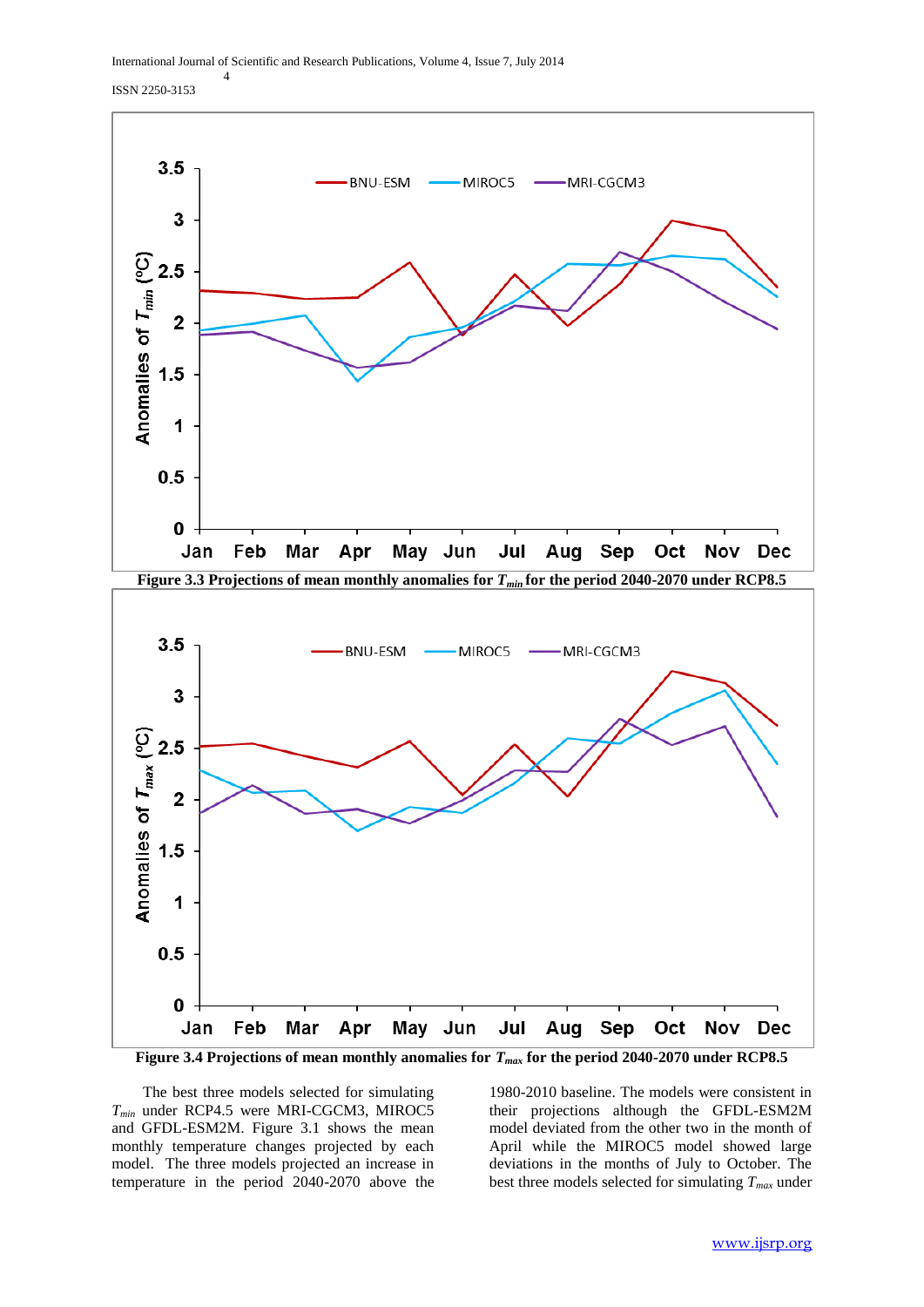ISSN 2250-3153

5

RCP4.5 were CanESM2, BNU-ESM and MIROC-ESM-CHEM. Temperature projections by these models are less than about 1 °C in most of the months as shown in Figure 3.2. Under RCP8.5, the models selected for simulating *Tmin* were MRI-CGCM3, MIROC5 and BNU-ESM. The same models were also selected for simulating *Tmax*. These models projected a consistent warming trend of about 1 °C or less as shown in Figure 3.3 and Figure 3.4. Time series plots of Figure 3.3 and

Figure 3.4 indicate very similar trends predicted by the MRI-CGCM3 and MIROC5 models. By using fewer models, we found a reduction in the amplitude of warming compared to that reported in Masanganise *et al*. (2014b) who applied all the 10 climate models to make climate projections over the same period.

## **ii. Projections of rainfall**

 Monthly time series plots of rainfall anomalies are shown in Figure 3.5 and Figure 3.6



**Figure 3.5 Projections of mean monthly anomalies for** *R***for the period 2040-2070 under RCP4.5**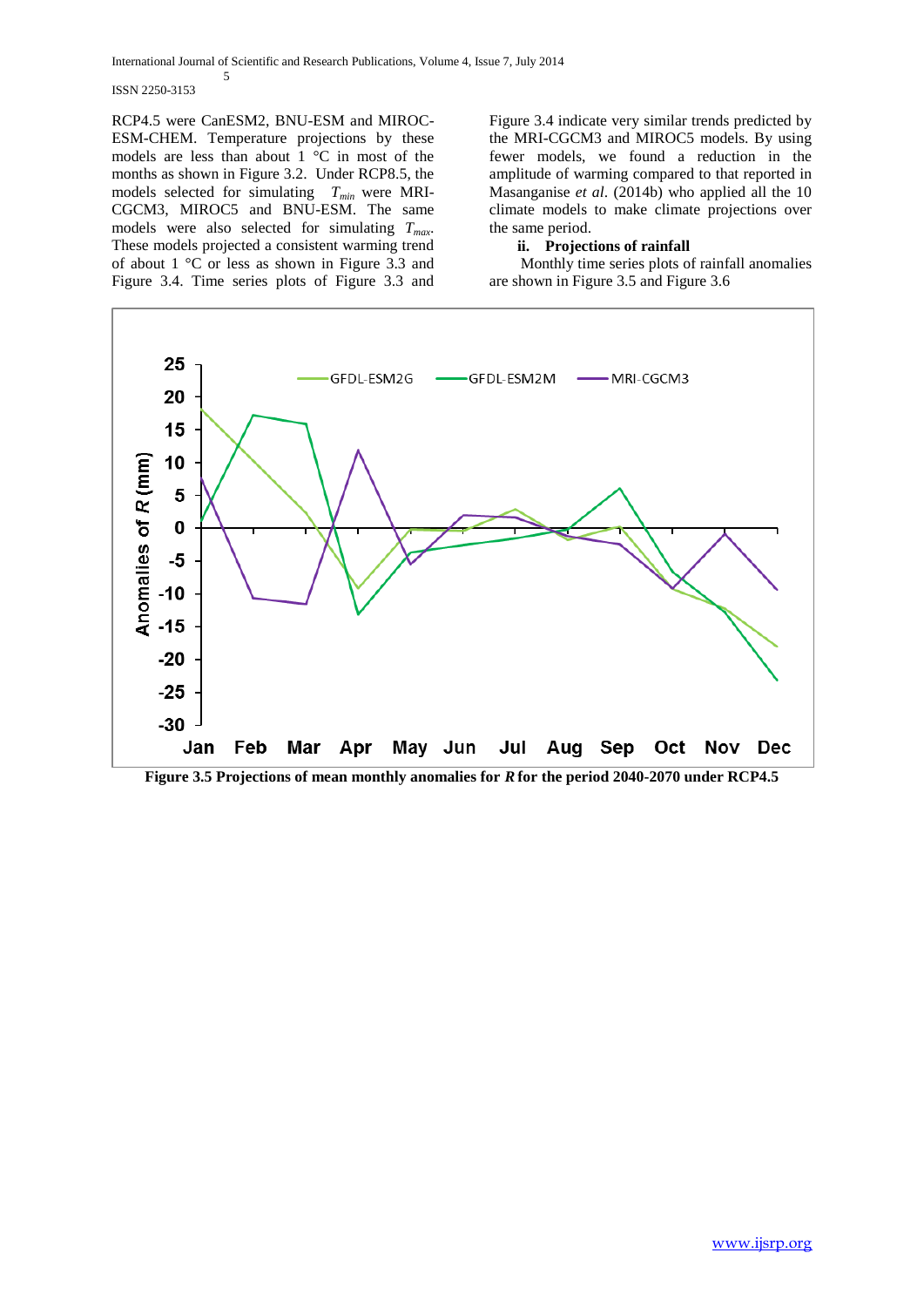ISSN 2250-3153



 The best three models selected for simulating *R* under RCP4.5 were GFDL-ESM2G, GFDL-ESM2M and MRI-CGCM3. The same models were also selected for simulating *R* under RCP8.5. Figure 3.5 and Figure 3.6 show the mean monthly rainfall change projections by the three models. There was a wide variation in the predictions by the three models mainly in the months of January-April

where the spread of rainfall change projections is large. However, the three models agreed in the direction of rainfall change in the months of October-December under both climate change scenarios supporting findings by Masanganise *et al*. (2014b)

**iii. Analysis of PDFs for** *Tmin* **and** *Tmax* PDFs are shown in Figure 3.7 to Figure 3.10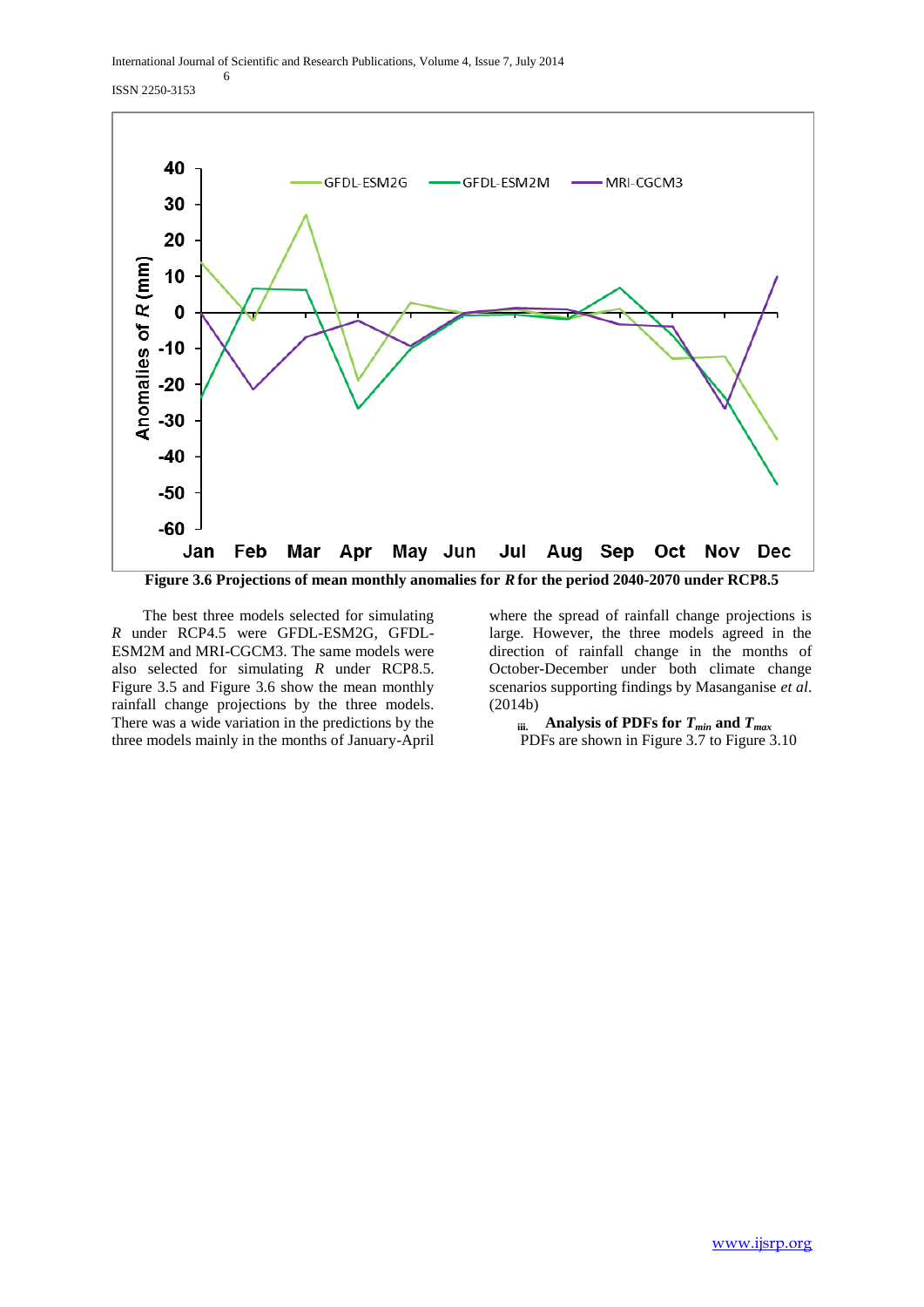ISSN 2250-3153



**RCP4.5**



**Figure 3.8 Probability density functions of the three models for** *Tmax* **for the period 2040-2070 under RCP4.5**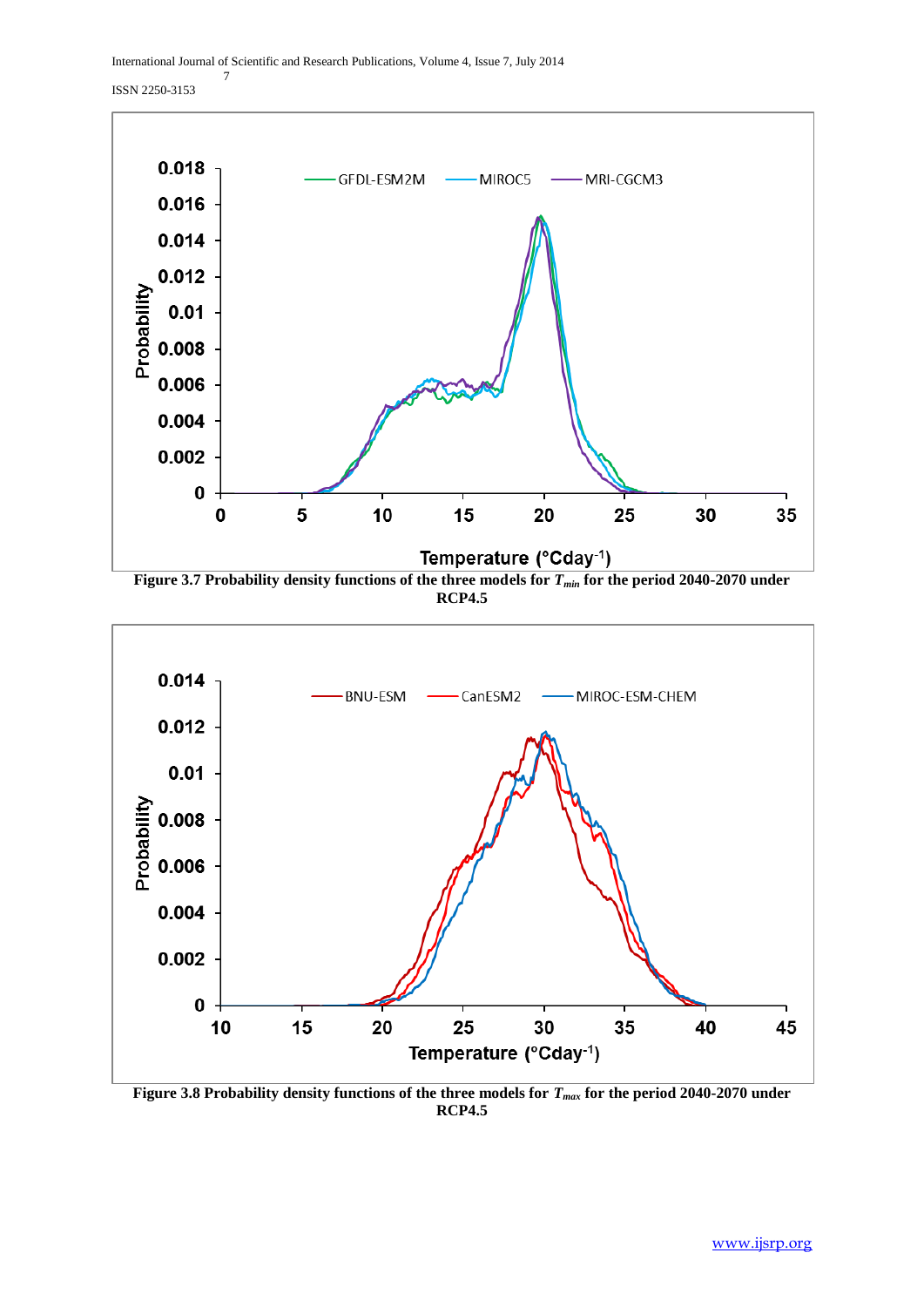ISSN 2250-3153

8



**Figure 3.9 Probability density functions of the three models for** *Tmin* **for the period 2040-2070 under RCP8.5**



**Figure 3.10 Probability density functions of the three models for** *Tmax* **for the period 2040-2070 under RCP8.5**

 Figure 3.7 to Figure 3.10 show the PDFs for *Tmin* and *Tmax* for each climate change scenario. Overall, the shapes of the PDFs are in agreement

with each other, an indication that the 3 models predicted similar trends. In Figure 3.9 and Figure 3.10, PDFs for the MIROC5 and MRI-CGCM3 are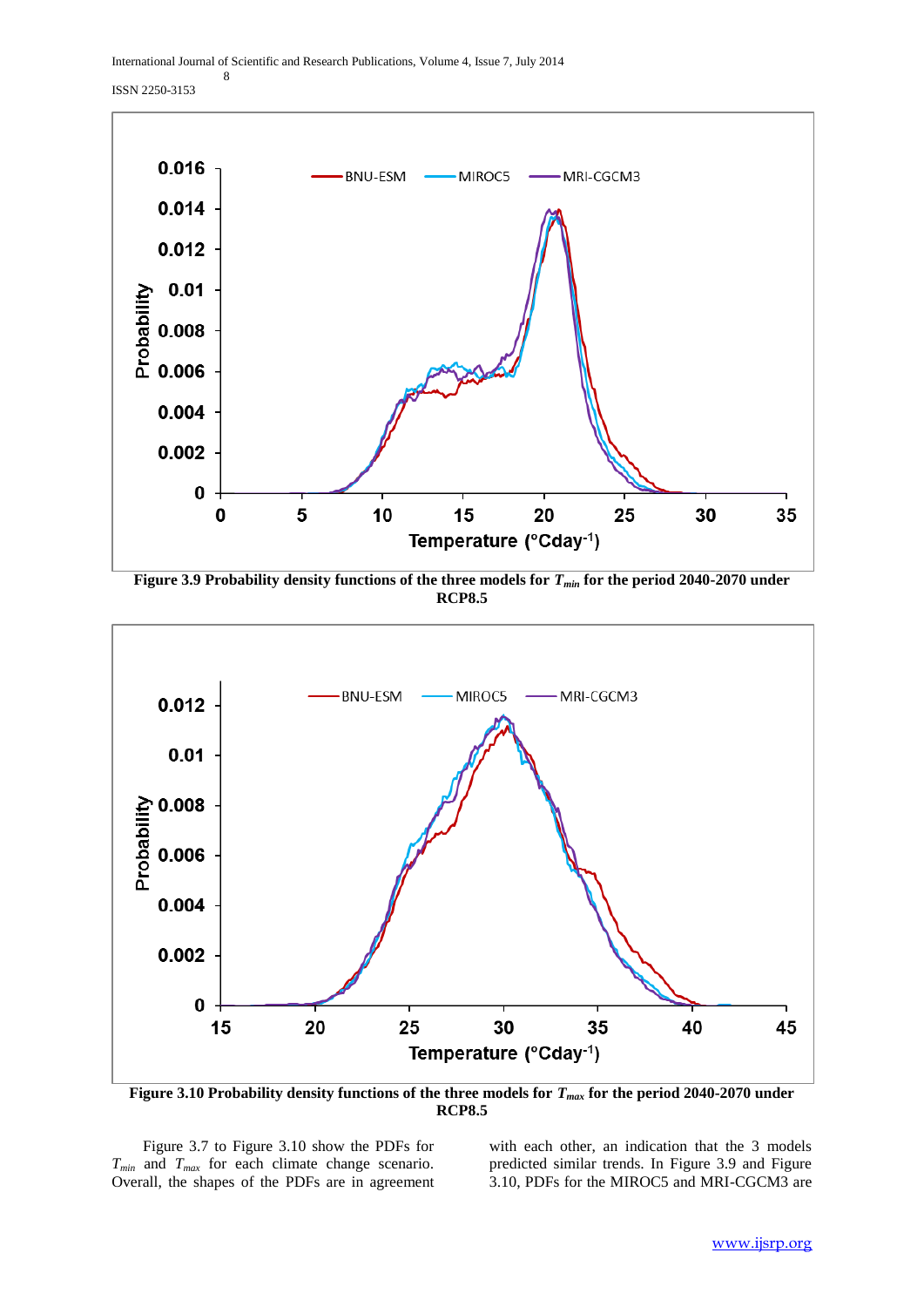## ISSN 2250-3153

almost overlapping. This is in agreement with time series plots in Figure 3.3 and Figure 3.4. In general, there was an increase in the amount of overlap of the PDFs when three best models were used as compared to the amount of overlap reported in

9

Masanganise *et al*. (2014b) in which all the 10 models were used.

## **iv. Analysis of PDFs for** *R*

 PDFs are shown in Figure 3.11 and Figure 3.12



**Figure 3.11 Probability density functions of the three models for** *R* **for the period 2040-2070 under RCP4.5**



**Figure 3.12 Probability density functions of the three models for** *R* **for the period 2040-2070 under RCP8.5**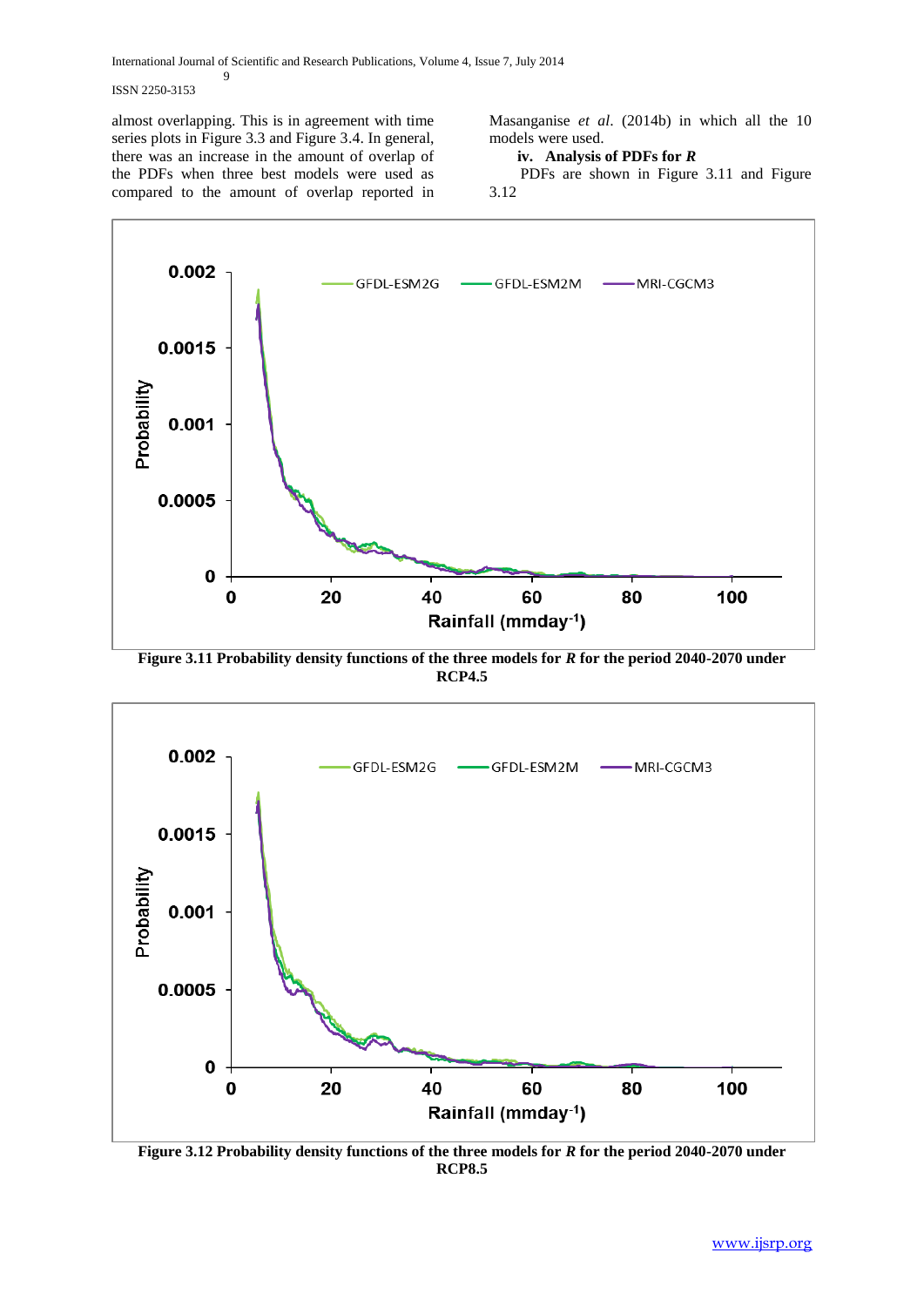Figure 3.11 and Figure 3.12 show the PDFs for *R* for the two climate change scenarios. Models tend to agree at the extremes of the distribution as shown by the PDFs clustering in these regions. In between the extremes, PDFs are widely separated indicating some level of disagreement in predictions. Rainfall is difficult to predict than

temperature (Pitman and Perkins, 2008) and it is expected that there would be considerable uncertainty in the projections of rainfall using climate models.

## **v. Analysis of variance (ANOVA) and multiple pair wise comparison.**

# **Table 2 Analysis of variance for predicting** *Tmin* **under RCP4.5**

|                | Sum of Squares | df    | Mean Square |        | Sig. |
|----------------|----------------|-------|-------------|--------|------|
| Between Groups | 899.278        |       | 449.639     | 28.354 | .000 |
| Within Groups  | 538634.433     | 33966 | 15.858      |        |      |
| Total          | 539533.711     | 33968 |             |        |      |

We found significant differences (p<0.05) among the three models in predicting *Tmin***.** The test statistics are shown in Table 2. We then carried out multiple pair wise comparison.

**Table 3 Multiple pair wise comparison of the three models for predicting** *Tmin* **under RCP4.5**

|            |                                                          |                               |            |       |                | 95% Confidence Interval |  |  |
|------------|----------------------------------------------------------|-------------------------------|------------|-------|----------------|-------------------------|--|--|
| I-Model    | J-Model                                                  | Difference<br>Mean<br>$(I-J)$ | Std. Error | Sig.  | Lower<br>Bound | <b>Upper Bound</b>      |  |  |
| GFDL-ESM2M | MIROC5                                                   | .118                          | .054       | .080  | .00            | .24                     |  |  |
|            | MRI-CGCM3                                                | $.389^{*}$                    | .053       | .000  | .26            | .51                     |  |  |
| MIROC5     | GFDL-ESM2M                                               | $-.118$                       | .054       | .080  | $-.24$         | .01                     |  |  |
|            | MRI-CGCM3                                                | $.271*$                       | .052       | .000. | .15            | .40                     |  |  |
| MRI-CGCM3  | IGFDL-ESM2M                                              | $-.389$ <sup>*</sup>          | .053       | .000. | $-.51$         | $-.26$                  |  |  |
|            | MIROC5                                                   | $-.271$ <sup>*</sup>          | .052       | .000  | $-.40$         | $-.15$                  |  |  |
|            | *. The mean difference is significant at the 0.05 level. |                               |            |       |                |                         |  |  |

 The statistics in Table 3 showed significant differences (p˂0.05) between MRI-CGCM3 and GFDL-ESM2M models. The models MIROC5 and MRI-CGCM3 were also significantly different  $(p<0.05)$ . However, no significant differences were

observed between the MIROC5 and the GFDL-ESM2M model (p>0.05). Also see Figure 3.7 for pictorial differences. The MRI-CGCM3 model may be excluded in predicting minimum temperature under RCP4.5.

## **Table 4 Analysis of variance for predicting** *Tmax* **under RCP4.5**

|                | Sum of Squares | ldf   | Mean Square |         | Sig. |
|----------------|----------------|-------|-------------|---------|------|
| Between Groups | 6026.939       |       | 3013.470    | 235.897 | .000 |
| Within Groups  | 433899.301     | 33966 | 12.775      |         |      |
| Total          | 439926.240     | 33968 |             |         |      |

There were significant differences ( $p$ <0.05) among the three models in predicting  $T_{max}$  under RCP4.5 as shown in Table 4.

**Table 5** Multiple pair wise comparison of the three models for predicting *Tmax* under RCP4.5

|                |         |                           |            |      | 195% Confidence Interval |             |
|----------------|---------|---------------------------|------------|------|--------------------------|-------------|
|                |         | <b>Difference</b><br>Mean |            |      | Lower                    |             |
| I-Model        | J-Model | $(I-I)$                   | Std. Error | Sig. | Bound                    | Upper Bound |
| <b>BNU-ESM</b> | CanESM2 | .682                      | .048       | .000 | $-.80$                   | $-.57$      |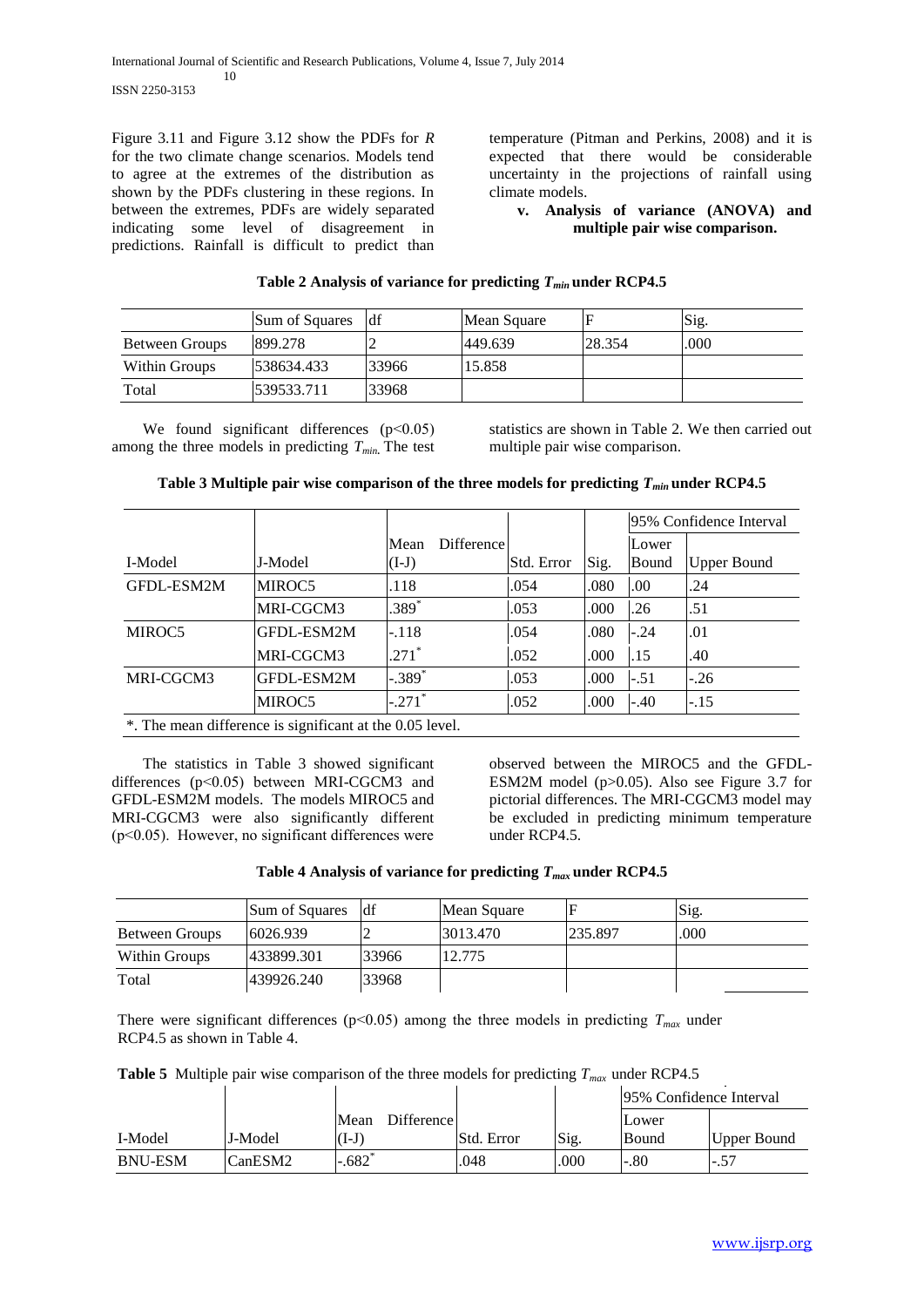ISSN 2250-3153

|                                                          | MIROC-ESM-<br><b>CHEM</b> | $-1.012^*$          | .047 | .000 | $-1.12$ | $-.90$ |
|----------------------------------------------------------|---------------------------|---------------------|------|------|---------|--------|
| CanESM2                                                  | <b>BNU-ESM</b>            | $.682$ <sup>*</sup> | .048 | .000 | .57     | .80    |
|                                                          | MIROC-ESM-<br><b>CHEM</b> | $-.330*$            | .047 | .000 | $-.44$  | $-.22$ |
| MIROC-ESM-                                               | <b>BNU-ESM</b>            | $1.012*$            | .047 | .000 | .90     | 1.12   |
| <b>CHEM</b>                                              | CanESM2                   | $.330*$             | .047 | .000 | .22     | .44    |
| *. The mean difference is significant at the 0.05 level. |                           |                     |      |      |         |        |

 Multiple pair wise comparison showed significant differences (p˂0.05) between all of the three possible pairs as shown in Table 5. The amount of overlap in Figure 3.8 also supports this. If the models are to be used for making predictions, they have to be applied independently.

# Table 6 Analysis of variance for predicting  $T_{min}$  and  $T_{max}$  under RCP8.5

|           |                       | Sum of Squares | df    | Mean Square | F      | Sig. |
|-----------|-----------------------|----------------|-------|-------------|--------|------|
| $T_{min}$ | <b>Between Groups</b> | 1936.562       |       | 968.281     | 60.837 | .000 |
|           | Within Groups         | 540600.027     | 33966 | 15.916      |        |      |
|           | Total                 | 542536.589     | 33968 |             |        |      |
| $T_{max}$ | <b>Between Groups</b> | 1543.572       |       | 771.786     | 61.179 | .000 |
|           | Within Groups         | 428484.739     | 33966 | 12.615      |        |      |
|           | Total                 | 430028.311     | 33968 |             |        |      |

 Significant differences (p˂0.05) were obtained among the three models in predicting both *Tmin* and

*Tmax* under RCP8.5. The test statistics are shown in Table 6.

|                |                |                       |            |      | 95%            | Confidence     |
|----------------|----------------|-----------------------|------------|------|----------------|----------------|
| I-Model        | J-Model        | Difference<br>$(I-J)$ | Std. Error | Sig. | Lower<br>Bound | Upper<br>Bound |
| <b>BNU-ESM</b> | MIROC5         | $.482*$               | .054       | .000 | .35            | .61            |
|                | MRI-CGCM3      | $.528*$               | .053       | .000 | .40            | .65            |
| MIROC5         | <b>BNU-ESM</b> | $-.482$ <sup>*</sup>  | .054       | .000 | -.61           | -.35           |
|                | MRI-CGCM3      | .046                  | .052       | .764 | $-.08$         | .17            |
| MRI-CGCM3      | <b>BNU-ESM</b> | $-.528*$              | .053       | .000 | $-.65$         | -.40           |
|                | MIROC5         | -.046                 | .052       | .764 | $-.17$         | .08            |
| <b>BNU-ESM</b> | MIROC5         | $.456*$               | .048       | .000 | .34            | .57            |
|                | MRI-CGCM3      | $.449*$               | .048       | .000 | .34            | .56            |
| MIROC5         | <b>BNU-ESM</b> | $-.456$ *             | .048       | .000 | $-.57$         | -.34           |
|                | MRI-CGCM3      | $-.007$               | .046       | .998 | $-12$          | .10            |
| MRI-CGCM3      | <b>BNU-ESM</b> | $-.449$ <sup>*</sup>  | .048       | .000 | $-.56$         | -.34           |
|                | MIROC5         | .007                  | .046       | .998 | $-.10$         | .12            |
|                |                |                       | Mean       |      |                | Interval       |

**Table 7 Multiple pair wise comparison of the three models for predicting**  $T_{min}$  **and**  $T_{max}$  **under RCP8.5** 

\*. The mean difference is significant at the 0.05 level.

 Multiple pair wise comparison showed that there were significant differences  $(p<0.05)$  in the prediction of *Tmin* by the BNU-ESM and MIROC5 models as shown in Table 7. Similar results were obtained for the BNU-ESM and MRI-CGCM3 models. However, no significant differences

(p>0.05) were observed between the MIROC5 and the MRI-CGCM3 models. This is in agreement with the results shown in Figure 3.9. The same trend was observed in the prediction of *Tmax* by the three models as shown in Table 7 (also see Figure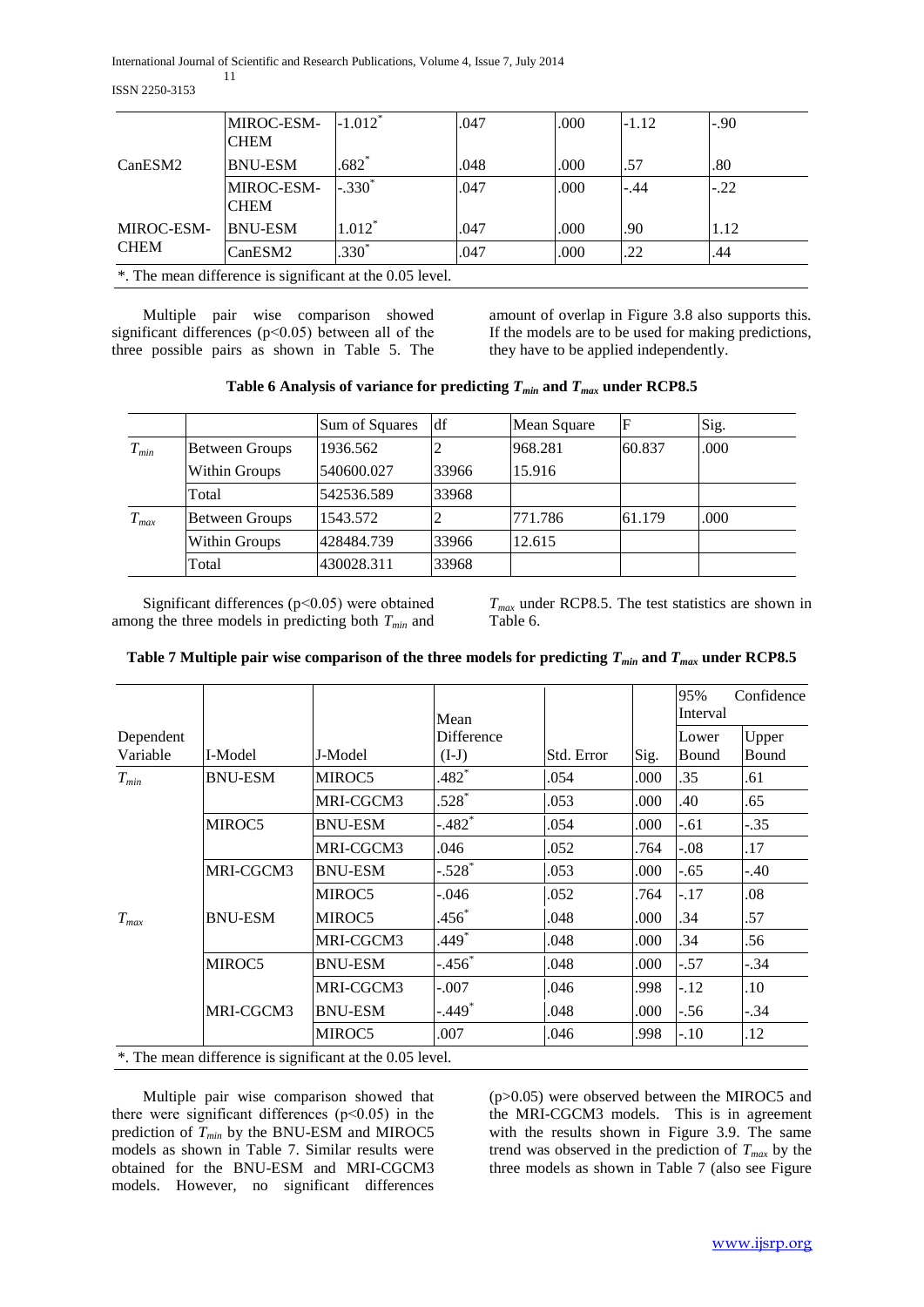3.10). The BNU-ESM model may be excluded in predicting both  $T_{min}$  and  $T_{max}$  under RCP8.5.

|                | Sum of Squares | df    | Mean Square |       | Sig. |
|----------------|----------------|-------|-------------|-------|------|
| Between Groups | 401.948        |       | 200.974     | 3.087 | .051 |
| Within Groups  | 2211533.046    | 33966 | 65.110      |       |      |
| Total          | 2211934.994    | 33968 |             |       |      |

**Table 8 Analysis of variance for predicting** *R* **under RCP4.5**

 The three models were not significantly different (p>0.05) in predicting rainfall under RCP4.5. The three models GFDL-ESM2G, MRI-

CGCM3 and GFDL-ESM2M may be used concurrently.

# **Table 9 Analysis of variance for predicting** *R* **under RCP8.5**

|                | Sum of Squares | df    | Mean Square |       | Sig. |
|----------------|----------------|-------|-------------|-------|------|
| Between Groups | 764.560        |       | 382.280     | 6.261 | .002 |
| Within Groups  | 2073592.791    | 33964 | 61.053      |       |      |
| Total          | 2074357.351    | 33966 |             |       |      |

The three models were significantly different (p˂0.05) in predicting rainfall under RCP8.5.

# **Table 10 Multiple pair wise comparison of the three models for predicting** *R* **under RCP8.5**

|            |                                                          |                               |            |      | 95%<br>Interval | Confidence     |
|------------|----------------------------------------------------------|-------------------------------|------------|------|-----------------|----------------|
| I-Model    | J-Model                                                  | Difference<br>Mean<br>$(I-J)$ | Std. Error | Sig. | Lower<br>Bound  | Upper<br>Bound |
| GFDL-ESM2G | GFDL-ESM2M                                               | .18910                        | .10616     | .206 | $-.0622$        | .4405          |
|            | MRI-CGCM3                                                | .36745                        | .10403     | .000 | .1213           | .6136          |
| GFDL-ESM2M | GFDL-ESM2G                                               | $-.18910$                     | .10616     | .206 | $-.4405$        | .0622          |
|            | MRI-CGCM3                                                | .17834                        | .10130     | .215 | $-.0615$        | .4182          |
| MRI-CGCM3  | GFDL-ESM2G                                               | $-.36745$                     | 10403      | .000 | $-.6136$        | $-.1213$       |
|            | GFDL-ESM2M                                               | $-.17834$                     | .10130     | .215 | $-.4182$        | .0615          |
|            | *. The mean difference is significant at the 0.05 level. |                               |            |      |                 |                |

 Multiple pair wise comparison indicated significant differences  $(p<0.05)$  between the GFDL-ESM2G and MRI-CGCM3 models under the RCP8.5. The GFDL-ESM2G and GFDL-ESM2M models were not significantly different (p>0.05). Similarly, the GFDL-ESM2M and the MRI-CGCM3 models were not significantly different (p>0.05) in predicting rainfall under RCP8.5. Linking statistical results and PDFs in Figure 3.12, the GFDL-ESM2G model predicts higher values of rainfall; MRI-CGCM3 predicts low values of rainfall while GFDL-ESM2M predicts moderate values. We recommend the use of the three models to allow for comparison of predictions. Table 11 is a summary of the selected models under different RCPs.